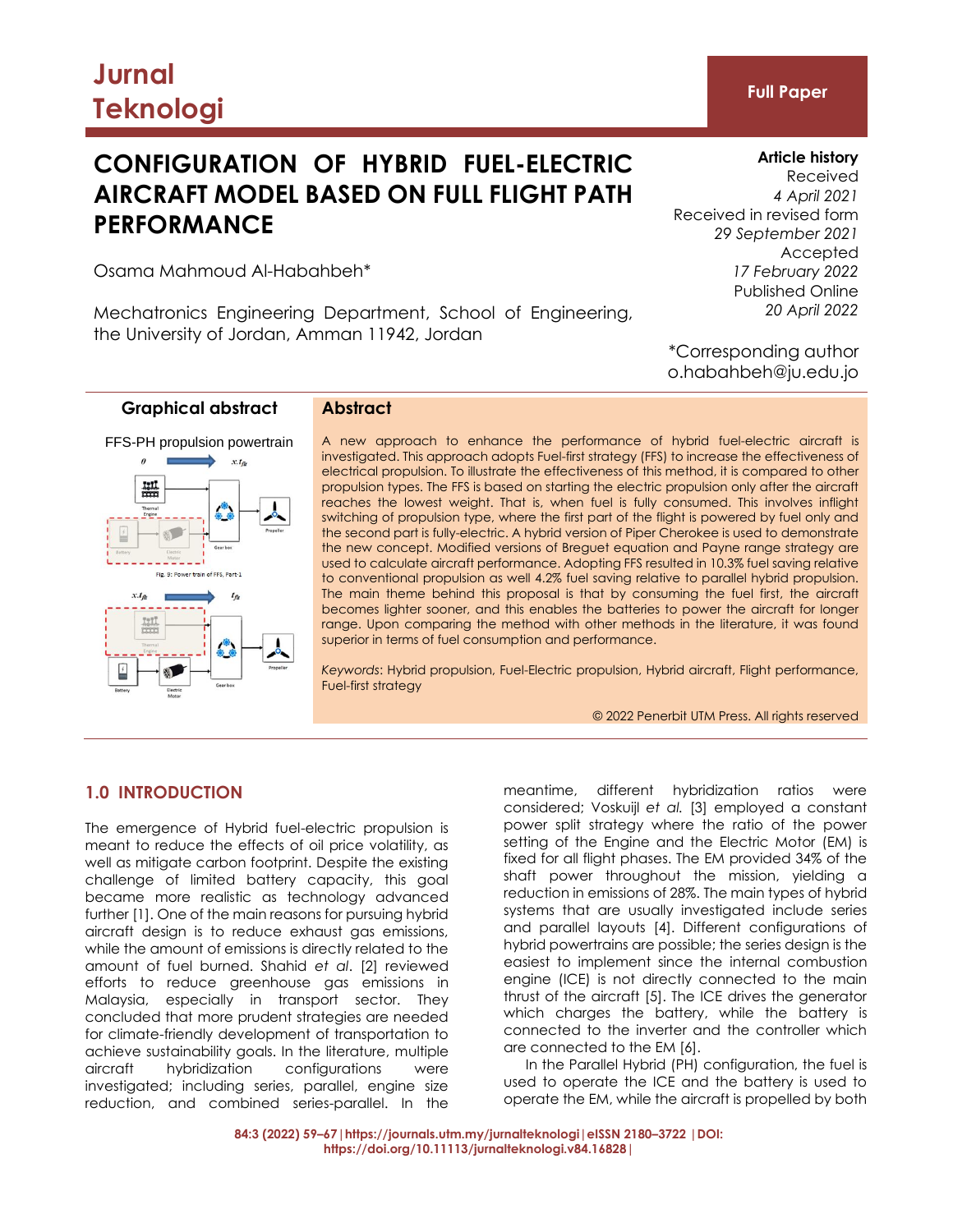the ICE and the EM. One key design consideration in parallel systems is the efficiency of the hybrid system [7]. The battery is considered the main component of electric propulsion systems; where one of its most important types is Lithium-ion (Li-ion) battery. It is widely used in many applications, such as phones, appliances, and automobiles [8]. Some studies showed that the specific energy of Li-ion battery was 750-1500 Wh/Kg, battery efficiency was 95%, and EM efficiency was 98% [8]. It was reported by Katrašnik *et al.* [9] and Friedrich and Robertson [7] that PH powertrains provide better fuel economy than the series-hybrid ones. Therefore, in this work, the serieshybrid option will not be pursued. Since it is widely accepted that the PH is the most efficient architecture for aircraft hybridization, the most obvious option to improve the efficiency of the hybrid aircraft is to develop batteries with higher specific energy, as concluded by Sliwinski *et al*. [10].

Bravo *et al*. [11] reported that full-electric propulsion is not suitable for light aircraft, while piston engine is optimal for light aircraft hybrid propulsion. In addition, they concluded that parallel-hybrid propulsion is preferable to series propulsion. [Rohacs](https://www.sciencedirect.com/science/article/abs/pii/S0360544219320869#!) an[d Rohacs](https://www.sciencedirect.com/science/article/abs/pii/S0360544219320869#!) [12] presented energy factors to evaluate the energy used per unit of work performed by aircraft. These factors can be used to compare the energy efficiency of aircraft at the conceptual design stage. They also reported that energy intensity defined for cruise can be used to compare the aerodynamic goodness of aircraft. [Baharozu](https://www.sciencedirect.com/science/article/abs/pii/S036054421731513X#!) *et al*. [13] compared traditional, more electric, and liquid hydrogen aircraft using a multi criteria scoring method. As a result of the comparison, a future aircraft concept for long distance flights was proposed; combining the more electric concept and the liquid hydrogen concept. [Brelje](https://www.sciencedirect.com/science/article/abs/pii/S0376042118300356#!) an[d Martins](https://www.sciencedirect.com/science/article/abs/pii/S0376042118300356#!) [14] surveyed the literature on fixedwing aircraft propelled in whole or in part by electricity. They explored the emerging problem of aircraft thermal management. They concluded that electric aircraft design introduces new coupling between previously distinct disciplines, such as aerodynamics and propulsion, which may only become apparent with high-fidelity, physics-based analysis.

[Pornet](https://www.sciencedirect.com/science/article/abs/pii/S0376042115300130#!) and [Isikveren](https://www.sciencedirect.com/science/article/abs/pii/S0376042115300130#!) [15] presented a quad-fan narrow-body aircraft equipped with two Turbofans and two Electrical Fans. The performance of the concept was analyzed in terms of fuel burn and efficiency in comparison to a conventional counterpart. They concluded that the short-range market would be the most suited for the application of hybrid concepts. [Hung](https://www.sciencedirect.com/science/article/abs/pii/S0376042112000097#!) and [Gonzalez](https://www.sciencedirect.com/science/article/abs/pii/S0376042112000097#!) [16] presented an analysis of parallel hybrid-electric propulsion for fixed-wing unmanned aerial vehicles. They incorporated an Ideal operating line control strategy to determine the most efficient points of operation for the piston engine. They showed that the hybrid vehicle is capable of achieving a fuel saving of 6.5%, compared to the engine-only configuration.

Another method to enhance the efficiency of hybrid propulsion is to use the battery power in the

early high power-demanding phases of the flight. By doing so, it would be possible to reduce the engine size. Thereby reducing both weight and fuel consumption. This method was proposed by Ang *et al.* [17], where they introduced a strategy to manage the power in a hybrid aircraft by propelling it electrically during taxiing and providing electrical assistance during take-off and climb phases. With a climb power split of 14% electrical and the remaining mechanical, the total energy consumption is reduced. A take-off power split of 25% electrical allowed the engine to be downsized to 90% and operate close to its design point during cruise. This configuration can reduce fuel consumption by 7.5% and the total energy consumption by around 2% [17]. A similar result was reached by Hoelzen *et al.* [18], where they presented a mission profile for flight path power demand, where each flight phase is assigned with a constant power setting. They suggested a minimum battery sizing to provide energy for maximum power peak shaving of the engine power rating. In this case the battery is not used for any energy demand below this power rating. The engine can be downsized with this strategy, coherent with a decrease in aircraft weight.

It should be noted that operating the engine at less than maximum power is recognized by the industry as being beneficial to its life [19]. However, the method of reducing engine size requires the engine to operate at its maximum capacity during the cruise phase. Consequently, this mode of operation will make inflight failure of the engine more likely, thereby, jeopardizing the flight safety. In addition to efforts to improve battery energy density, most of the previous efforts have focused on reducing engine size; however, as mentioned earlier, reducing engine size results in reducing flight safety.

In this work, a new approach to increase hybrid propulsion efficiency is investigated. This approach is called Fuel First Strategy (FFS); FFS implies operating the aircraft in fuel-only mode from the beginning of the flight up to a certain point during cruise. At that point, once fuel is fully burnt, the propulsion is switched to full-electric mode. This operational scenario enables electric propulsion at the aircraft minimum weight, thereby saving battery energy. The overall performance of this strategy will be compared to the performance of the corresponding PH configuration, which simply uses both fuel and electric propulsions throughout the whole flight.

For the purpose of illustrating the FFS, an existing aircraft model is selected and different operational scenarios are evaluated; including the baseline conventional (ICE) model, the full-electric model, the PH model, and the FF-strategy model. These models will be compared in terms of flight performance parameters including range and fuel consumption. Impact on aircraft weight due to additional equipment such as batteries, motor and power electronics will be included. The baseline model selected for this work is Piper PA-28-180 Cherokee aircraft propelled by a piston engine. Donateo and Totaro [20] proposed a hybrid version of this aircraft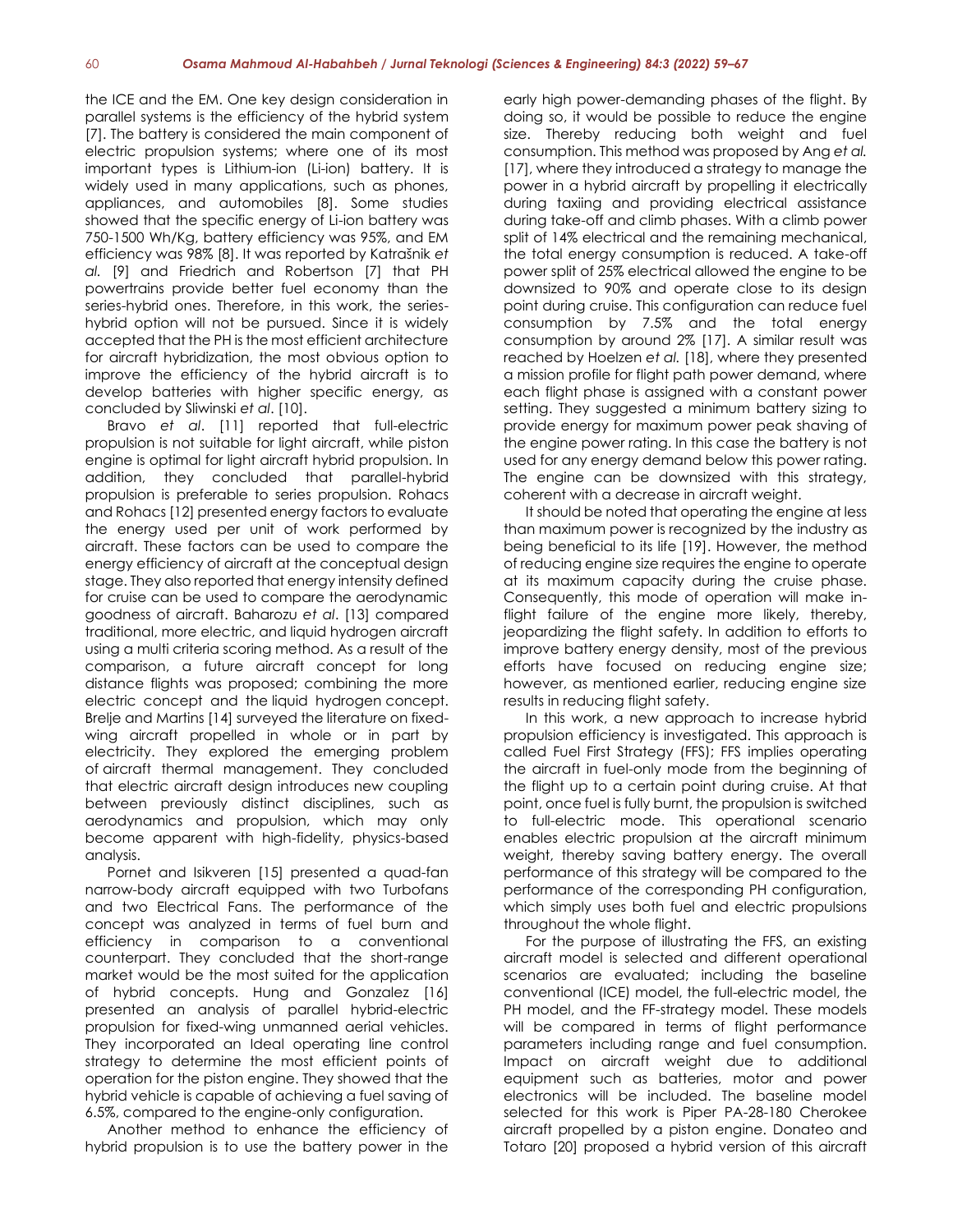powered by both an ICE and EM. Modified versions of Breguet equation are used to calculate the contribution of the ICE to the range and flight time of the aircraft. On the other hand, the range and flight time components due to electric propulsion are calculated using the Payne range strategy based on battery capacity [10].

### **2.0 METHODOLOGY**

#### **2.1 Conventional Propulsion**

#### *2.1.1 Aircraft Model*

The baseline aircraft model selected for this work is the Piper PA-28-180 Cherokee equipped with Lycoming O-360-A, a four cylinder engine whose rated power is 180 HP (135 kW) at 2700 rpm [20]. For all cases that will be considered in this work; including conventional, PH and FFS, the same flight conditions and mission profile will be employed; which includes takeoff, climb, cruise, descent, and landing, with a total flight time of around four hours. However, because the flight is relatively long haul, it is dominated by the cruise phase. Hence, for the purpose of this work, only the cruise phase is considered. The conventional powertrain configuration is shown in Figure 1 and the model data is presented in Table 1. Most of the presented aircraft parameters are taken as constants; This approximation is done based on the fact that the cruise phase normally represents more than 80% of the total flight time [21]. Therefore, in this work, the aircraft performance over the full flight path is approximated by the performance in the cruise phase.



**Figure 1** Conventional propulsion powertrain [22]

|  | <b>Table 1</b> Conventional model data [23], [20], [24], [25] |  |  |  |  |  |
|--|---------------------------------------------------------------|--|--|--|--|--|
|--|---------------------------------------------------------------|--|--|--|--|--|

| Parameter                  | Symbol          | Value                                |
|----------------------------|-----------------|--------------------------------------|
|                            |                 |                                      |
| Propeller efficiency       | $\eta_{prop}$   | 0.8                                  |
| Maximum Lift-to-drag ratio | $(L/D)_{max}$   | 10                                   |
| Maximum takeoff mass       | $m_{\alpha}$    | 1,091 kg                             |
| Maximum zero fuel mass     | $m_I$           | 960 kg                               |
| Maximum fuel weight        | $m_f$           | 131 kg                               |
| Aircraft basic weight      | $m_h$           | 492 kg                               |
| Maximum payload            | $m_n$           | 468 kg                               |
| Specific fuel consumption  | $C_{SFC}$       | $6.8 \times 10^{-7}$ m <sup>-1</sup> |
| Air density                | $\rho_{\infty}$ | 1 kg/m <sup>3</sup>                  |
| Wing area                  | S               | 14.86 m <sup>2</sup>                 |
| Lift Coefficient           | $c_{L}$         | 0.36                                 |
| Drag Coefficient           | $c_D$           | 0.036                                |
| Cruise speed               | $v_c$           | 123 kts                              |
| Fuel density               | $\rho_f$        | $0.721$ /I                           |

#### *2.1.2 Thermal Engine Operation*

The fuel flow rate in the engine is calculated as:

$$
\dot{m}_f = BSFC.BHP_e \tag{1}
$$

Where *BSFC* is the engine brake specific fuel consumption and *BHP<sup>e</sup>* is the engine power.

#### *2.1.3 Gear Box Operation*

As shown in Figure 3, the gearbox is the key element of the hybrid system. It permits the addition of the power produced by thermal engine to the power of the electric motor.

#### *2.1.4 Propeller Operation*

The power absorbed by the propeller can be expressed as a cubic called "Propeller load curve":

$$
BHP = K_p \cdot n^3 \tag{2}
$$

Where *K<sup>p</sup>* is a constant and *n* is engine speed.

#### *2.1.5 Aircraft Range*

The conventional aircraft range (*RC*) is calculated using a modified version of Breguet equation as [10]:

$$
R_C = \frac{\eta_{prop}}{c_{SFC}} \frac{L}{D} \log \frac{m_0}{m_I} \tag{3}
$$

**Where** 

 $\eta_{prop}$ : Propeller efficiency

 $C_{SFC}$ : Specific fuel consumption

L D : Lift-to-drag ratio (aerodynamic efficiency)

 $m_0$  : Takeoff weight

 $m<sub>r</sub>$ : Zero fuel weight

Specific fuel consumption  $(C_{SFC})$  is defined as the rate of fuel consumption per unit shaft power, as shown in equation (2):

$$
C_{SFC} = \binom{m_f}{P} \tag{4}
$$

Where  $m_f$  is the fuel flow (kg/h) and P is the shaft power (W). Prior to departure, the aircraft must be fueled up to a certain amount, therefore, the aircraft takeoff mass will be  $(m_0)$ . This weight is equal to the sum of the aircraft zero fuel mass  $\{m_I\}$  and the fuel mass  $(m_f)$ , as shown in eq. (3):

$$
m_0 = m_I + m_f \tag{5}
$$

Moreover,  $m_l$  can be calculated by adding the aircraft basic mass  $(m_h)$  to the payload  $(m_n)$  as follows:

$$
m_l = m_b + m_p \tag{6}
$$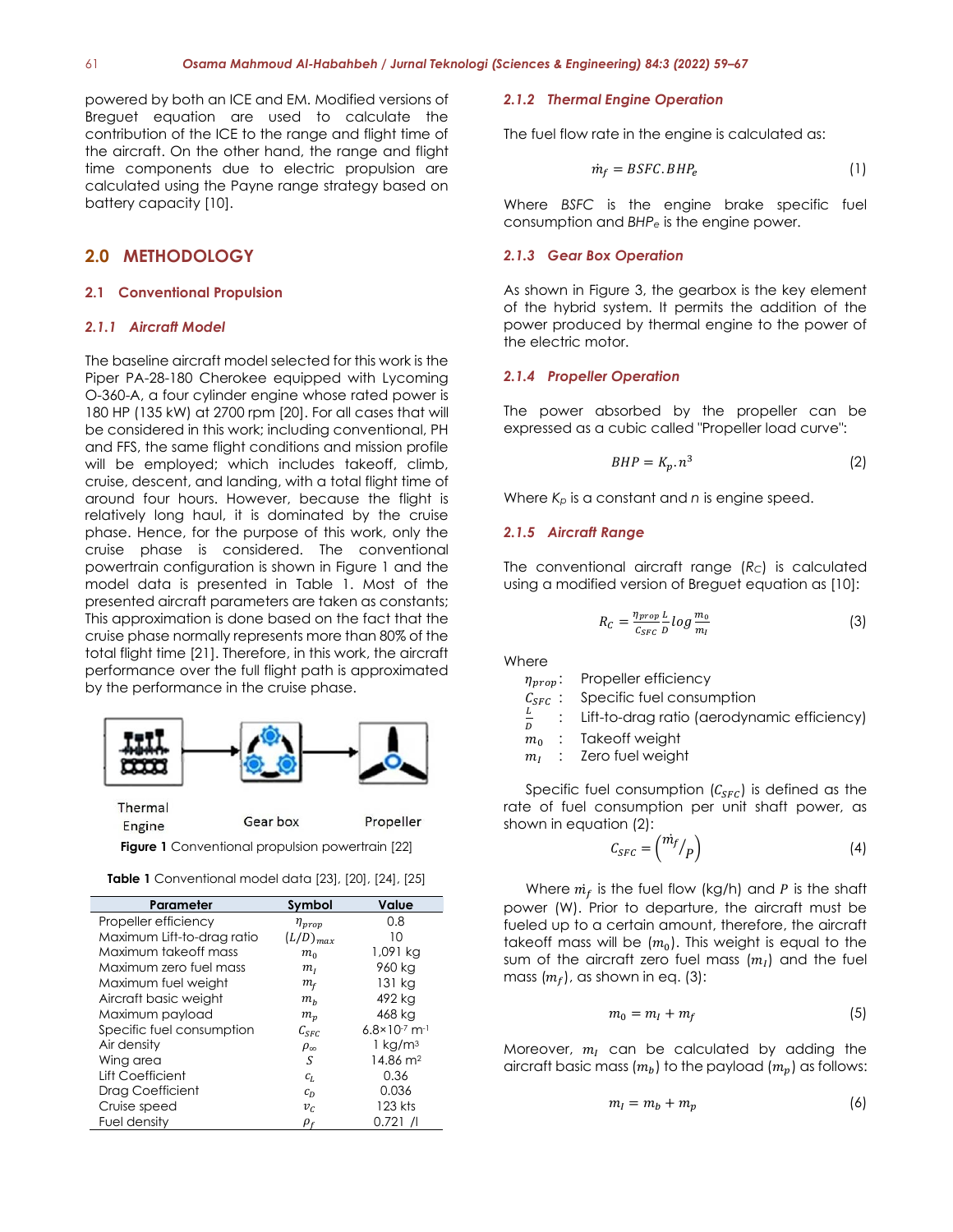In addition to aircraft range, flight time  $(t_{\text{fit}})$  (in hours) is an important parameter. It can be calculated using the Breguet flight time equation as [10]:

$$
t_{filt} = \frac{n_{prop}}{c_{SFC}} \cdot \sqrt{2\rho_{\infty}S} \cdot \frac{c_L^{\frac{3}{2}}}{c_D} \cdot \left(\frac{1}{\sqrt{W_I}} - \frac{1}{\sqrt{W_0}}\right) \tag{7}
$$

**Where** 

| $\eta_{prop}$   | Propeller efficiency      |
|-----------------|---------------------------|
| $c_{SFC}$       | Specific fuel consumption |
| $\rho_{\infty}$ | Air density               |
| S               | Wing area                 |
| $c_{L}$         | Lift coefficient          |
| $c_D$           | Drag coefficient          |
| $W_{I}$         | Zero fuel weight (N)      |
| $W_{0}$         | Takeoff weight (N)        |
|                 |                           |

#### **2.2 Full-electric Propulsion**

Using the current battery technology, full-electric propulsion for the Piper aircraft is not feasible, as the flight would be too short; the energy density of aviation fuel is about 16 times more than that of the current battery. However, the efficiency of electric motors is about double that of thermal engines. Therefore, the net fuel energy will be reduced by half which makes it 8 times larger than the current battery. Nonetheless, this is a large difference. However, when counting for the expected future battery technology, this type of propulsion would be possible. A full-electric version of the selected aircraft powered by an EM is simulated using the Payne range strategy based on battery capacity Sliwinski *et al*. [10]. This version will be investigated especially in regards to the flight performance. The powertrain of the full-electric model is shown in Figure 2, while the electric propulsion parameters are listed in Table 2. The electric version simulation will be limited to 7 battery packs due to weight and volume constraints; The aircraft has five seats, and assuming a passenger weight of 80 kg, the total will be 400 kg. On the other hand, the total mass of electric propulsion system including seven battery packs is 66.6 kg as shown in Table 2, adding it to the weight of the passengers yields 466.6 kg, which closely matches the maximum payload of 468 kg, as shown in Table 1. This means adding more batteries will reduce the number of passengers, which was avoided in this work. Therefore, the number of batteries was limited to seven.



**Figure 2** Full-electric propulsion powertrain

**Table 2** Electric propulsion parameters Donateo and Totaro [20]

| Parameter                               | Symbol      | Value/Unit |
|-----------------------------------------|-------------|------------|
| Number of battery packs                 | $n_h$       |            |
| Battery energy density                  | Е           | 750 Wh/kg  |
| Mass of battery packs                   | $m_{\rm B}$ | 59.3 kg    |
| electric<br>Total<br>Ωf<br>mass         | $m_{t\rho}$ | 66.6 kg    |
| propulsion system                       |             |            |
| Voltage                                 | ν           | 274 V      |
| Current                                 |             | 45 A       |
| Battery power density                   | $P_{B}$     | 7.7 kW/kg  |
| EM power                                | $BHP_m$     | 40 kW      |
| <b>EM</b> efficiency                    | $\eta_{EM}$ | 0.91       |
| Mass of<br>(motor, inverter,<br>driver) | $m_{total}$ | 7.3 kg     |

#### *2.2.1 Battery Model*

The battery is fully charged prior to the flight, while discharging occurs during the flight. The discharge process will be modeled using the Shepherd model, where the state of charge (SOC) in percentage is defined as [26]:

$$
SOC = 1 - \frac{1}{Q} \int_0^t i(t) \, dt \tag{8}
$$

Where *Q* is Maximum capacity (*Ah*), *t* is time (*s*) and *i* is electric current (*A*).

#### *2.2.2 Electric Motor Model*

The electric motor is sized according to the power requirement which is based on the engine size. It is assumed that it has the same speed as the engine. It should be noted that the power and energy densities are related to the discharge current of the battery. The output power of the motor is defined as:

$$
BHP_m = \eta_{EM} \times P_B \times m_B \tag{9}
$$

Where  $\eta_{EM}$  is the motor efficiency,  $P_B$  is the battery power density and *m<sup>B</sup>* is the mass of battery packs.

#### *2.2.3 Electric Aircraft Range*

The electric range  $(R_E)$  of a battery operated aircraft can be calculated using the following equation [10]:

$$
R_E = E \eta_{total} \frac{1}{g} \frac{L}{D} \frac{m_{battery}}{m}
$$
 (10)

Where,

E<sup>\*</sup>: Battery energy density (Wh/kg)  $\eta_{total}$ : Total propulsive efficiency (%)  $g$ : Acceleration of gravity (m/s<sup>2</sup>)  $L/D$ : Lift-to-drag ratio (aerodynamic efficiency)  $m_{battery}$ : Battery mass (kg)  $m$ : Total mass (kg)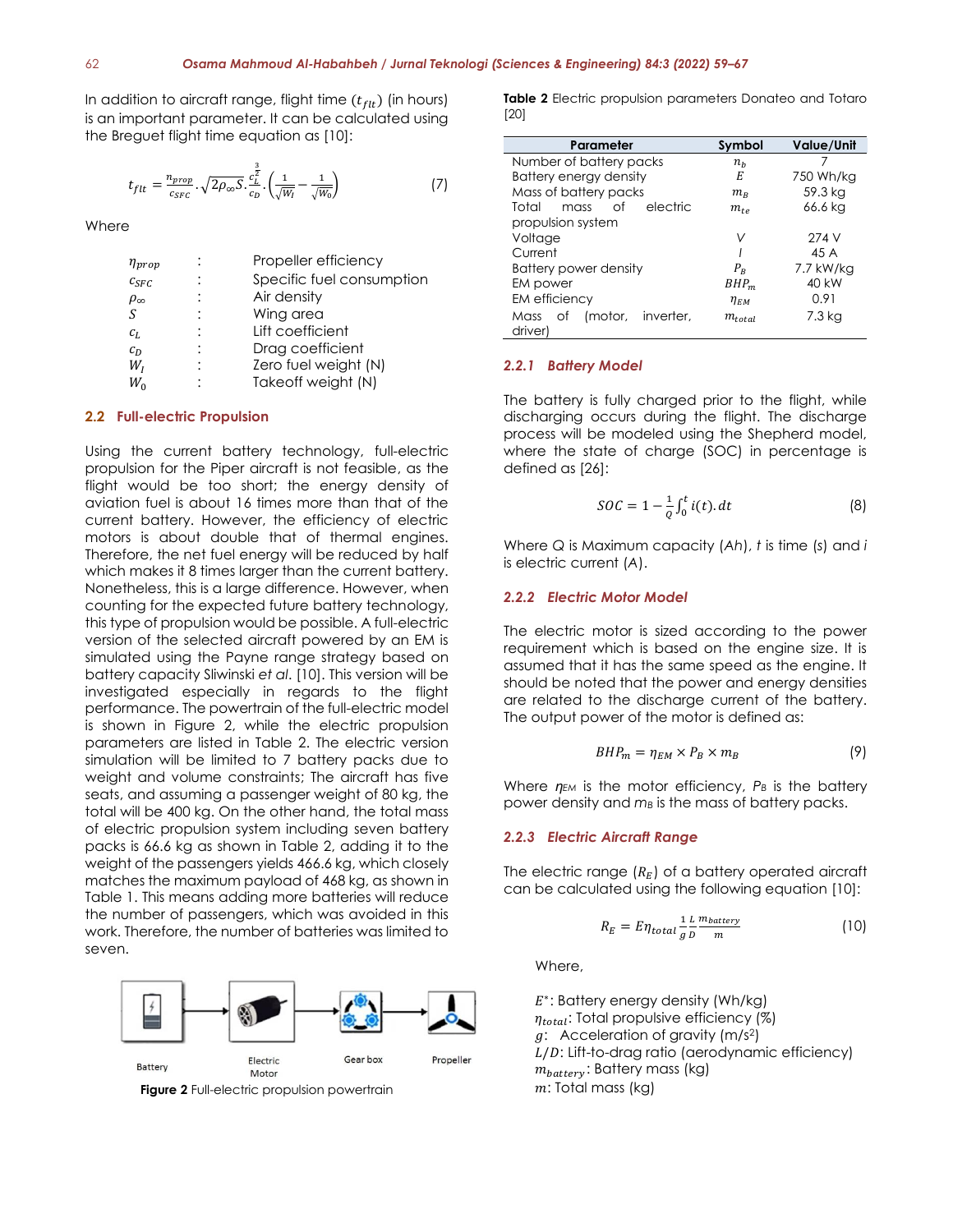#### **2.3 Parallel-hybrid (PH) Propulsion**

This version of the aircraft is basically a combination of the two previous versions; the baseline conventional version and the full-electric version. It is powered by both an ICE and EM as proposed by Donateo and Totaro [20]. The powertrain of the PH propulsion is shown in Figure 3 while the data for the reference hybrid model is presented in Table 3. The hybrid model can be configured to have 1-7 battery packs along with a corresponding fuel mass as shown in Table 4.



**Table 3** Hybrid model data [20]

| Parameter                     | Symbol                          | Value/Unit |
|-------------------------------|---------------------------------|------------|
| <b>Battery energy density</b> | E                               | 750 Wh/kg  |
| Mass of battery pack          | $m_{batterv}$                   | 37 kg      |
| EM mass                       | $m_{motor}$                     | 40 kg      |
| Aircraft total mass           | m                               | 1,039 kg   |
| Voltage                       | V                               | 274 V      |
| Driver efficiency             | $\eta_{D}$                      | 0.88       |
| EM efficiency                 | $\eta_{\scriptscriptstyle{EM}}$ | 0.91       |
| Electric drive mass           | $m_{ED}$                        | 52 ka      |

#### **2.4 Fuel-first Strategy (FFS)**

The powertrain of the FFS is similar to the PH propulsion. However, Part-1 of the FFS is shown in Figure 4 where only the thermal engine operates; It runs from time (*t*)= 0 (the beginning of the flight) to *t*= *x.tflt*, where *x* is the fraction of the flight time covered by part-1, and *tflt* is the total flight time. Part-2 of the FFS is shown in Figure 5 where only the electric motor operates; It runs from *t* = *x.tflt* (which marks the end of Part-1) to *tflt*. Even though the physical layouts of PH and FFS are the same, the logic of operation for each one is different, as explained earlier.





**Figure 5** Power train of FFS, Part-2

#### **3.0 RESULTS AND DISCUSSION**

#### **3.1 Model Validation**

In order to validate the method used in this work, the conventional propulsion range results are compared to real-world flight profiles reported by Donateo and Totaro [20]. The comparison is done for the same conditions including takeoff weight of 1,039 kg and range of 221 nmi. Excellent agreement is found between the two methods. On the other hand, the comparison between the two hybrid methods (engine size reduction and PH) showed a difference of only 4%, which is acceptable bearing in mind that the two methods are basically different methodologies and are not expected to be identical. The parameters used for benchmarking are shown in Tables 1 and Table 2. Consequently, the foregoing outcomes validate the use of the modified Breguet range equation in this work.

#### **3.2 Performance Simulation**

The aircraft conventional model is simulated using the preceding equations in conjunction with the data in Table 1. Figure 6 shows the flight range versus fuel mass. As expected, the range increases with the fuel mass, while the relationship is linear. On the other hand, Figure 7 shows the variation of the flight time with the fuel mass; similarly, flight time increases with fuel mass in a linear fashion. In both cases the fuel mass reaches the maximum fuel capacity.



**Figure 6** Range of the conventional model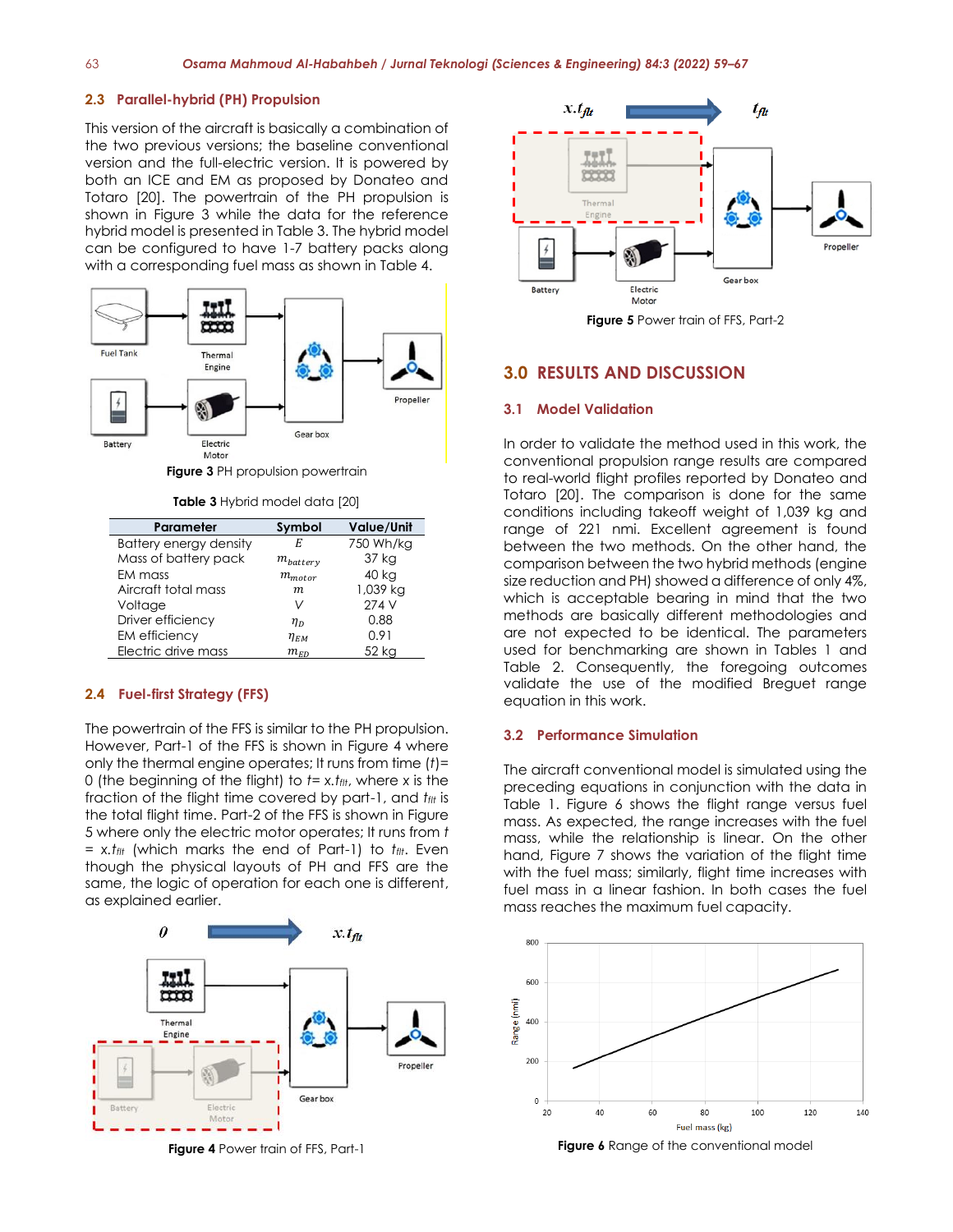

The range and flight time for the full-electric propulsion are shown in Figure 8 and Figure 9, respectively. The relationship in both cases is almost linear, where the maximum number of batteries is 7. The reason for that is the small battery mass-to-aircraft mass ratio. It is noted that the range and flight time in this case are far less than those for conventional propulsion shown in Figure 6 and Figure 7. If the 7 battery packs option is selected together with 64 kg fuel, as shown in Table 4; the configuration will correspond to a hybridization factor of 24%, as shown in Figure 10, where it is noted that the hybridization factor is constant throughout the flight.



**Figure 9** Fully-electric flight time vs. no. of batteries

4

6

 $\overline{\mathbf{3}}$ 

 $\overline{2}$ 

 $0.0$ 

**Table 4** Hybridization ratios in PH configuration



In the FFS, the hybridization model still has 7 battery packs and 64 kg of fuel as shown in Table 4. However, this configuration alternates between hybridization factors of 1 and 0, as shown in Figure 11, where it is noted that the hybridization factor starts as zero and stays constant for 2.7 hours, i.e., fuel portion. At 2.7 hours flight time, the onboard fuel would be fully consumed and the thrust is switched to fully-electrical mode, where the hybridization factor becomes 1, and the flight is continued using battery power only, i.e., electric portion. This means the ICE propels the aircraft from the start of the flight until the point at 2.7 hours flight time. At that point, the ICE is switched off, simulating total fuel burn. At the same point, the EM is started to propel the aircraft and the batteries power the remaining part of the flight.

In terms of the total propulsion energy, the fuel portion contributes 80% of the total flight energy, while the electric portion contributes 20% of the total flight energy. On the other hand, the impact of changing payload on the power ratios is shown in Figure 12. In this scenario, 7 batteries and 117 kg of fuel are used. The fuel portion slightly decreases with payload because the aircraft becomes heavier and therefore consumes the fuel sooner. In the meantime, the electric portion "appears" slightly increasing with payload because it is less sensitive to the effect of aircraft higher weight, i.e., it actually decreases at a slower rate than the fuel portion, therefore it appears as if it is increasing relative to the total flight power.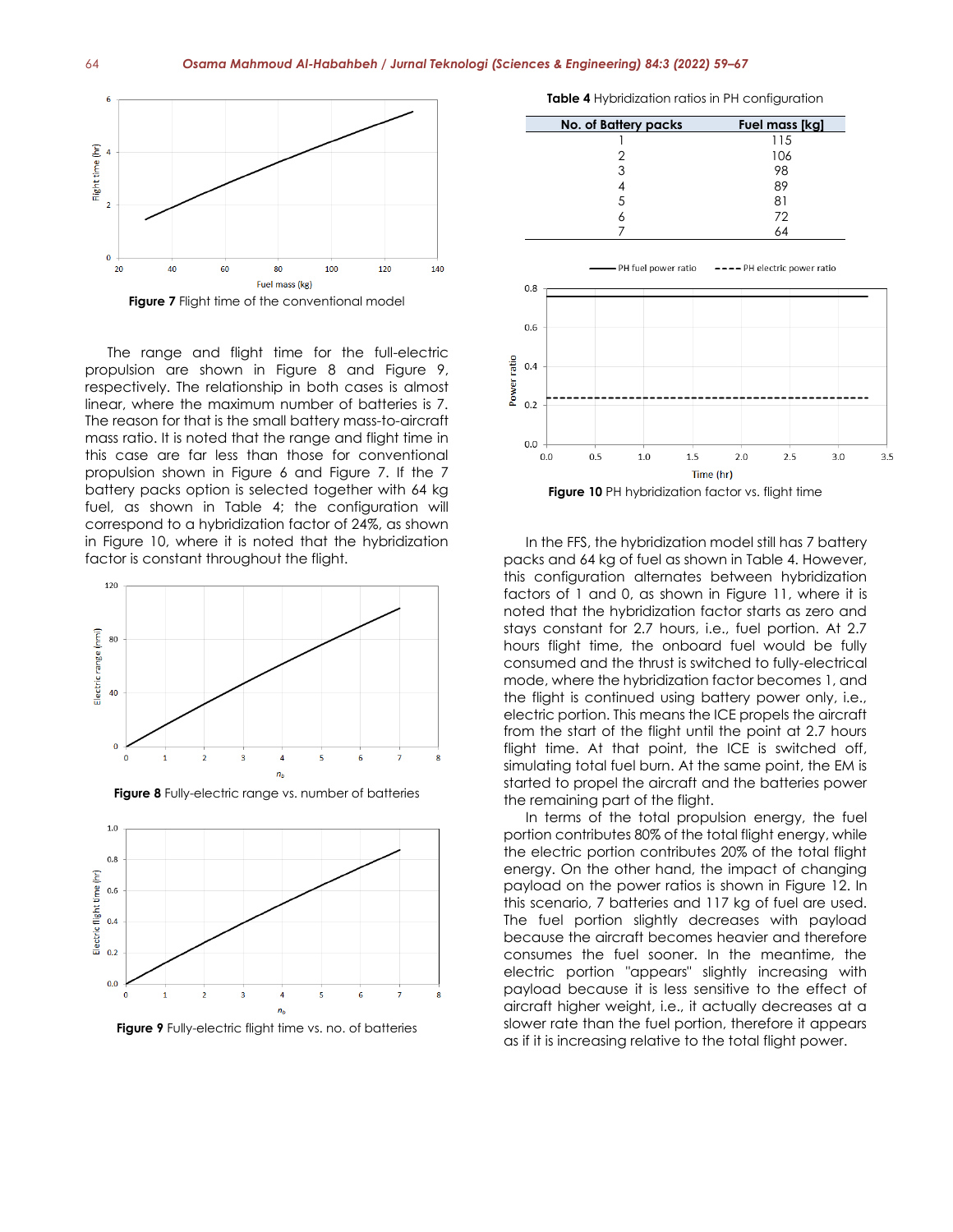#### 65 *Osama Mahmoud Al-Habahbeh / Jurnal Teknologi (Sciences & Engineering) 84:3 (2022) 59–67*



**Figure 12** FFS fuel and electric energy ratios vs. payload

Pavload (kg)

300

 $400$ 

500

 $200$ 

#### **3.3 Comparison of Propulsion Types**

 $100$ 

 $\Omega$ 

In the preceding sections, the performance of different propulsion architectures was presented in terms of fuel burned, range, and flight time. In this section, the performance of the different propulsion schemes is compared based on range and flight time measurements at the same air speed and weight configuration. The performance results will be compared graphically. An expected trend of decreasing range with increasing payload is shown in Figure 13. It is noted that the FFS range drops below the ICE range at lower payloads because the electric equipment weight is constant and becomes more significant compared to the lower payload.



**Figure 13** Range vs. payload for ICE and FFS propulsions

As illustrated in Figure 14, the flight time decreases with payload. In this case ICE continues to provide more flight time for most of possible payloads. However, for the highest payloads, FFS will slightly exceed the ICE. The same reason as explained in Figure 13 applies here, which has to do with the effect of the constant weight of the electrical components at lower payloads. Another reason is that when the aircraft is too heavy, the fuel is consumed faster, which will limit the flight time, especially for the ICE case. In this plot the FFS uses 7 battery packs and 117 kg of fuel, while the ICE fuel mass considered is 130.5 kg.



**Figure 14** Conventional and FFS flight times vs. payload

Figure 15 shows the PH and FFS ranges vs. number of batteries; In this Figure, it is evident that applying the FFS would provide more range than the PH for the same conditions. The fuel savings achieved using the FFS is calculated using an equal range of 428 nmi for both PH and FFS, along with 7 battery packs. The fuel used is calculated for both methods, which is found to be 69 kg and 66 kg, respectively. It is found that FFS will provide a fuel savings of 4.2% relative to PH. Figure 16 shows the PH and FFS flight times vs. number of batteries. In this Figure, it is evident that applying the FFS would provide longer flight time than the PH for the same conditions.



**Figure 15** PH and FFS ranges vs. number of batteries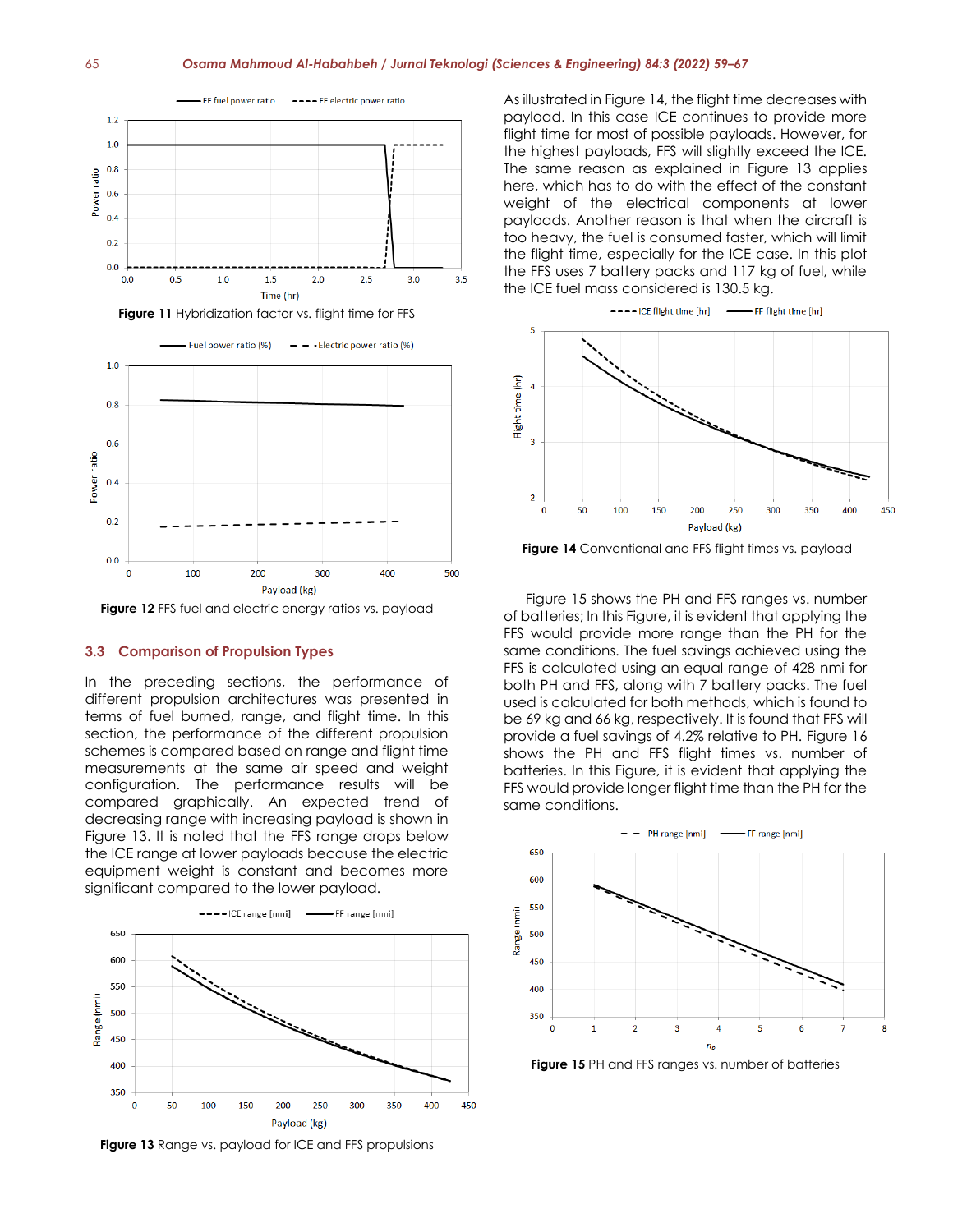

**Figure 16** PH and FFS flight times vs. number of batteries

A trend of increasing fuel savings with increasing payload is shown in Figure 17. It shows fuel savings of FFS relative to conventional ICE propulsion. It is noted that FF propulsion provides more fuel savings for high payloads (up to 10.3%). However, for lower payloads fuel savings will drop down. This behavior is due to higher ICE fuel consumption at higher aircraft weights. Whereas for FF case, the second part of the flight will be powered by batteries, therefore, the effect of the constant weight of the electric equipment will be more pronounced as compared to the lower payload.



**Figure 17** Fuel savings of FFS relative to conventional propulsion

The decision to operate any of the presented propulsion architectures would be contingent upon the cost of fuel as compared to that of electricity. Another important factor is the possible restrictions on emissions imposed by the concerned authorities. From the above results it is clear that conventional propulsion provides the highest range and flight time. However, it consumes the maximum amount of fuel. It would be the preferred choice if fuel price was low and emissions restrictions were relaxed, which is the first extreme case.

The other extreme case would be having high fuel prices and/or tough emissions restrictions; in this case, the full-electric propulsion would be the preferred choice. For cases that fall in between, i.e. medium fuel prices combined with moderate emissions restrictions; the FFS option would generally be preferred, followed

by the PH option. After all, a price calculation based on the presented energy quantities is needed to confirm which configuration is the cheapest. However, the environmental effects must be considered.

### **4.0 CONCLUSION**

An operational approach to enhance the performance of hybrid fuel-electric aircraft was introduced; this approach is named "Fuel-first (FF) strategy", where the aircraft starts the flight in conventional ICE mode until the fuel is fully burned, at that point, switching is done to full-electric propulsion. This means the flight will be divided into two parts, the conventional part and the full-electric part. The two parts are divided by the switching point which happens during cruise. The reason for saving fuel this way is that after the switching point, the aircraft would be at minimum weight. Therefore, the available battery energy can power the aircraft for longer time. In terms of fuel savings, implementing FFS yields a fuel savings of up to 10.3% relative to conventional ICE propulsion, for the same range.

The advantage of the FFS is verified by comparing it with other propulsion types such as conventional, full-electric and PH for the whole flight. FFS was found to consume the least amount of fuel, followed by PH, then conventional propulsion. In addition, it was second best in terms of range and flight time performance after conventional propulsion, PH was third and electric propulsion was last. Finally, the decision to operate any propulsion type depends on the fuel cost as well as the existing emissions restrictions; Conventional propulsion can be selected if fuel price is low and/or emissions restrictions are relaxed, while full-electric propulsion can be selected if fuel price is high and/or emissions restrictions are tight. Furthermore, FFS or PH can be selected if fuel price is medium and emissions restrictions are moderate. It is found that FFS would provide a fuel savings of 4.2% relative to PH propulsion. In addition, a trend of increasing fuel savings as the payload increases is observed when applying FFS.

The FFS is particularly suitable for aerospace applications because the flight is already planned in terms of route, distance, fuel, speed and time. Therefore the FFS can be applied as part of the flight planning phase. On the other hand, applying the FFS to automotive applications would be difficult due to the irregular nature of car usage. Further research is needed to implement the FFS on representative aircraft categories in order to find out which aircraft size and/or configuration would be the best candidate for implementing the FFS.

#### **Acknowledgement**

This research was conducted while on Sabbatical leave granted to the author by the University of Jordan.